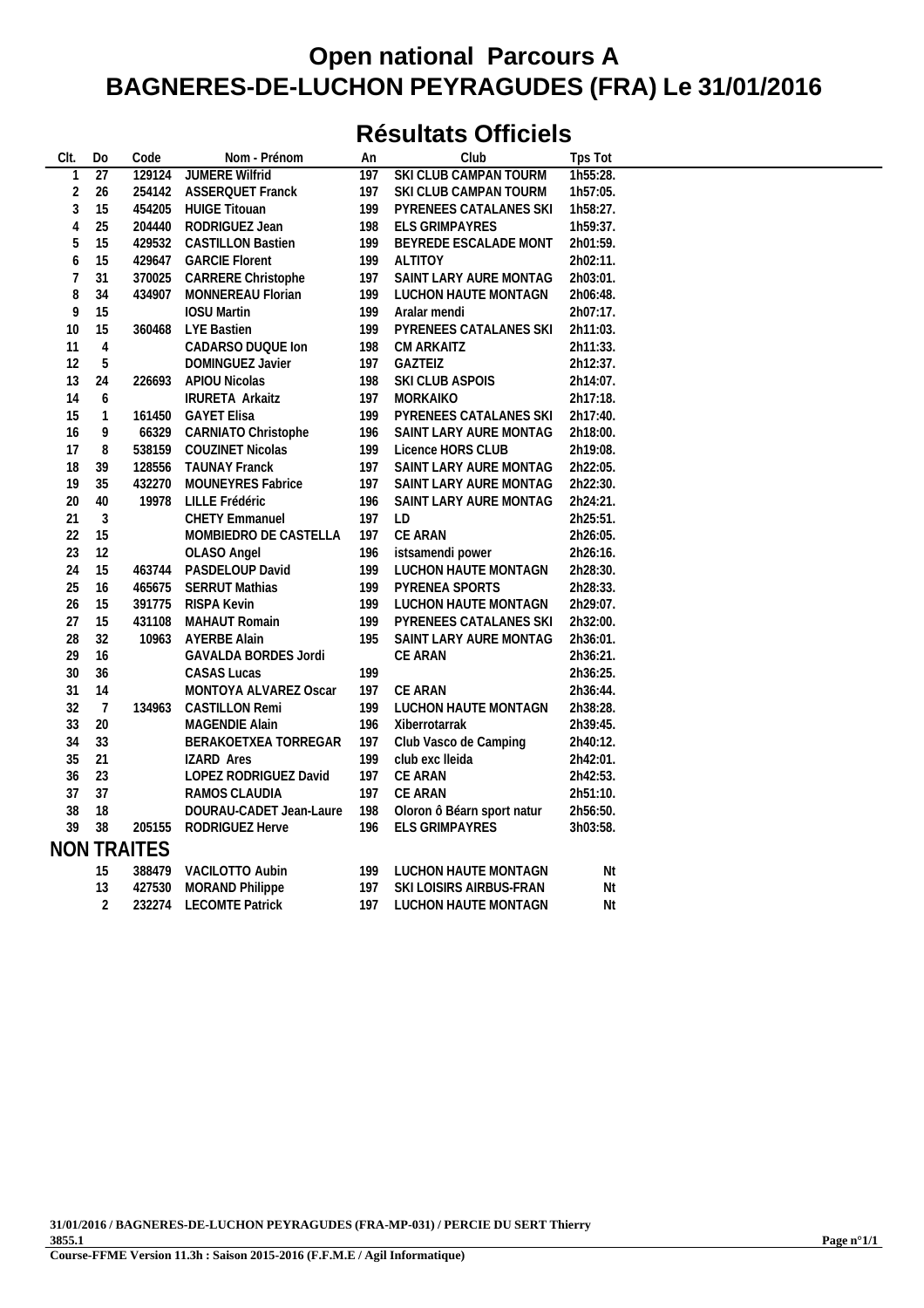### **Résultats Officiels DAMES COMPLET**

| Clt. | DΟ   | Code | Nom - Prénom       | An  | Club                            | Tps Tot  |  |
|------|------|------|--------------------|-----|---------------------------------|----------|--|
|      |      |      | 161450 GAYET Elisa | 199 | PYRENEES CATALANES SKI 2h17:40. |          |  |
|      | 2 21 |      | IZARD Ares         | 199 | club exc lleida                 | 2h42:01. |  |
|      | 3 37 |      | RAMOS CLAUDIA      | 197 | CE ARAN                         | 2h51:10. |  |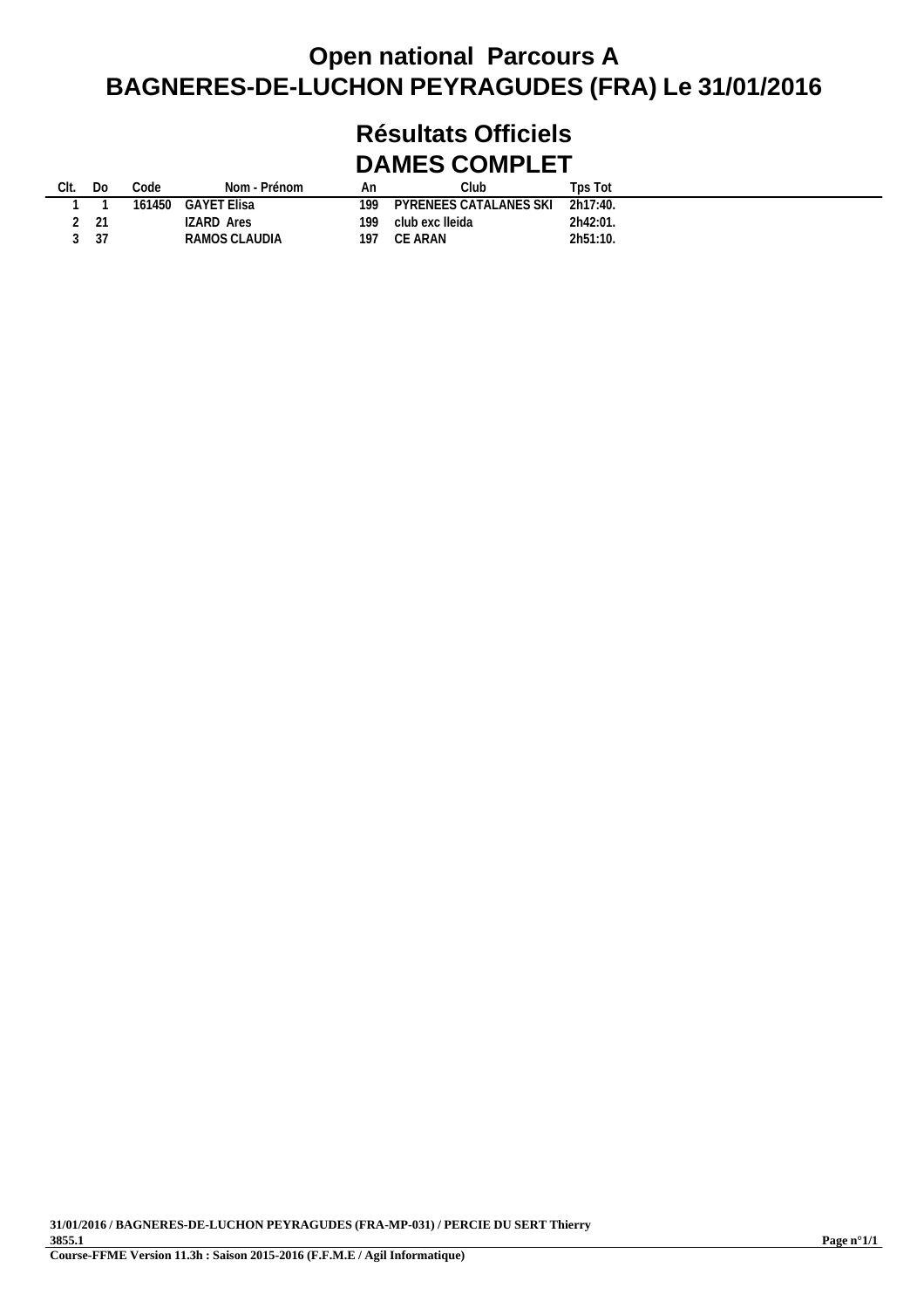### **Résultats Officiels ESPOIR DAMES**

**Clt. Do Code Nom - Prénom An Club Tps Tot 1 1 161450 GAYET Elisa 199 PYRENEES CATALANES SKI 2h17:40.**

**31/01/2016 / BAGNERES-DE-LUCHON PEYRAGUDES (FRA-MP-031) / PERCIE DU SERT Thierry 3855.1 Course-FFME Version 11.3h : Saison 2015-2016 (F.F.M.E / Agil Informatique)**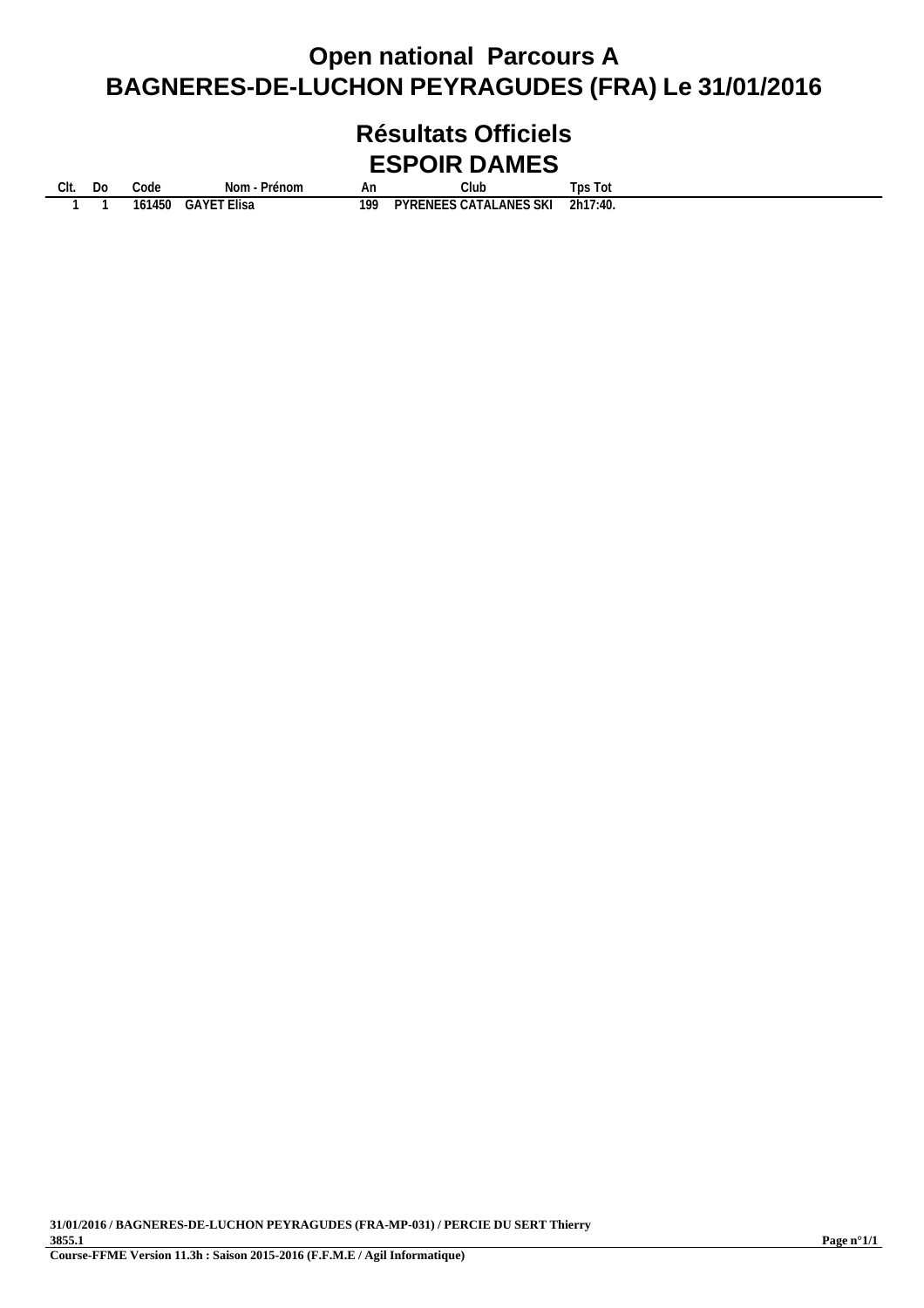#### **Résultats Officiels ESPOIR HOMME**

**Clt. Do Code Nom - Prénom An Club Tps Tot**

**1 36 CASAS Lucas 199 2h36:25.**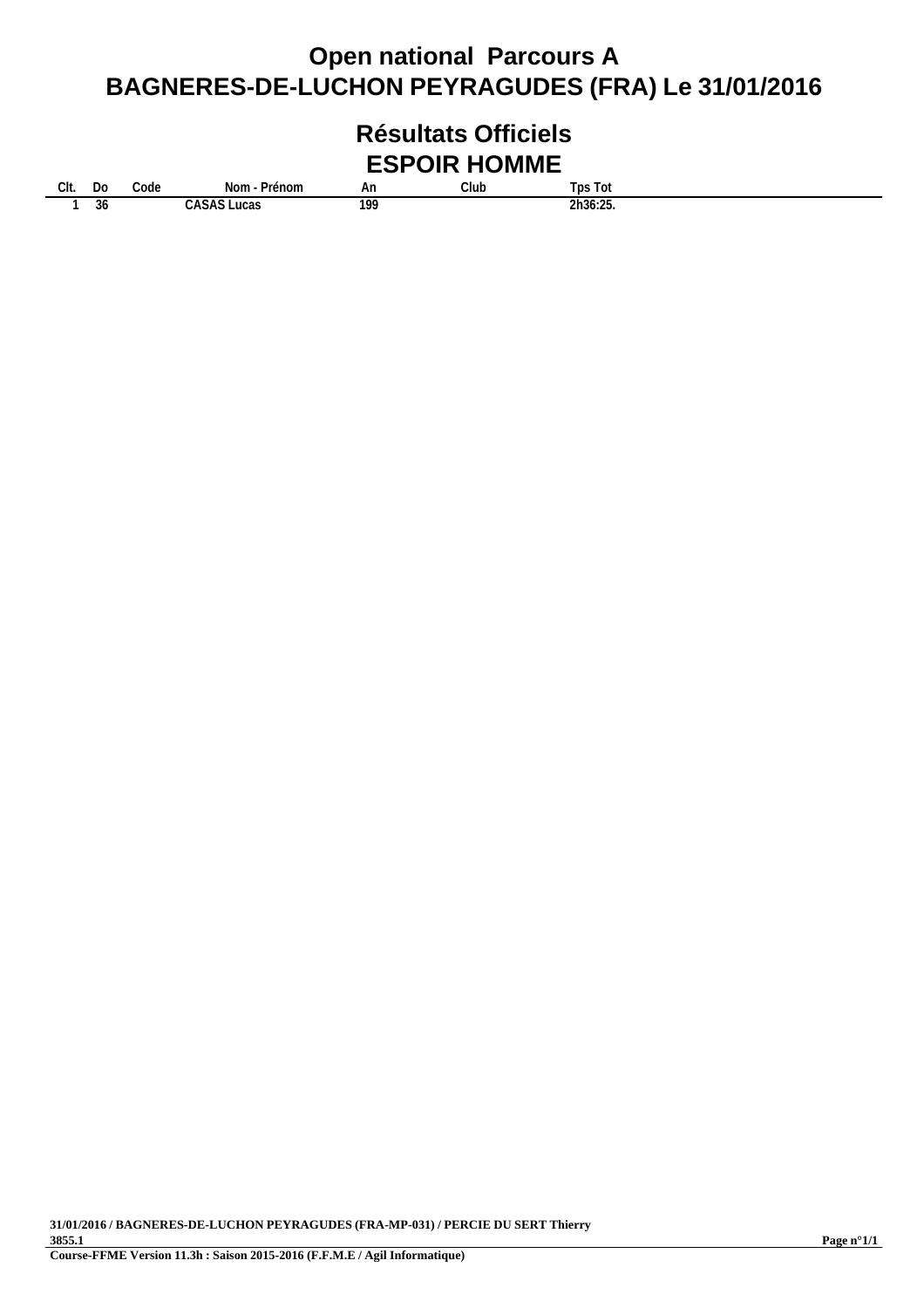### **Résultats Officiels JUNIOR HOMMES**

| Clt. | Do | Code        | Nom - Prénom             | An  | Club                   | Tps Tot  |
|------|----|-------------|--------------------------|-----|------------------------|----------|
|      | 15 | 454205      | <b>HUIGE Titouan</b>     | 199 | PYRENEES CATALANES SKI | 1h58:27. |
|      | 15 | 429532      | <b>CASTILLON Bastien</b> | 199 | BEYREDE ESCALADE MONT  | 2h01:59. |
|      | 15 | 429647      | <b>GARCIE Florent</b>    | 199 | <b>ALTITOY</b>         | 2h02:11. |
|      | 15 |             | <b>IOSU Martin</b>       | 199 | Aralar mendi           | 2h07:17. |
| 5.   | 15 | 360468      | <b>LYE Bastien</b>       | 199 | PYRENEES CATALANES SKI | 2h11:03. |
| 6    | 15 | 463744      | PASDEL OUP David         | 199 | LUCHON HAUTE MONTAGN   | 2h28:30. |
|      | 16 | 465675      | <b>SERRUT Mathias</b>    | 199 | PYRENEA SPORTS         | 2h28:33. |
| 8    | 15 | 391775      | RISPA Kevin              | 199 | LUCHON HAUTE MONTAGN   | 2h29:07. |
| 9    | 15 | 431108      | <b>MAHAUT Romain</b>     | 199 | PYRENEES CATALANES SKI | 2h32:00. |
|      |    | NON TRAITES |                          |     |                        |          |
|      | 15 | 388479      | VACILOTTO Aubin          | 199 | LUCHON HAUTE MONTAGN   | Nt       |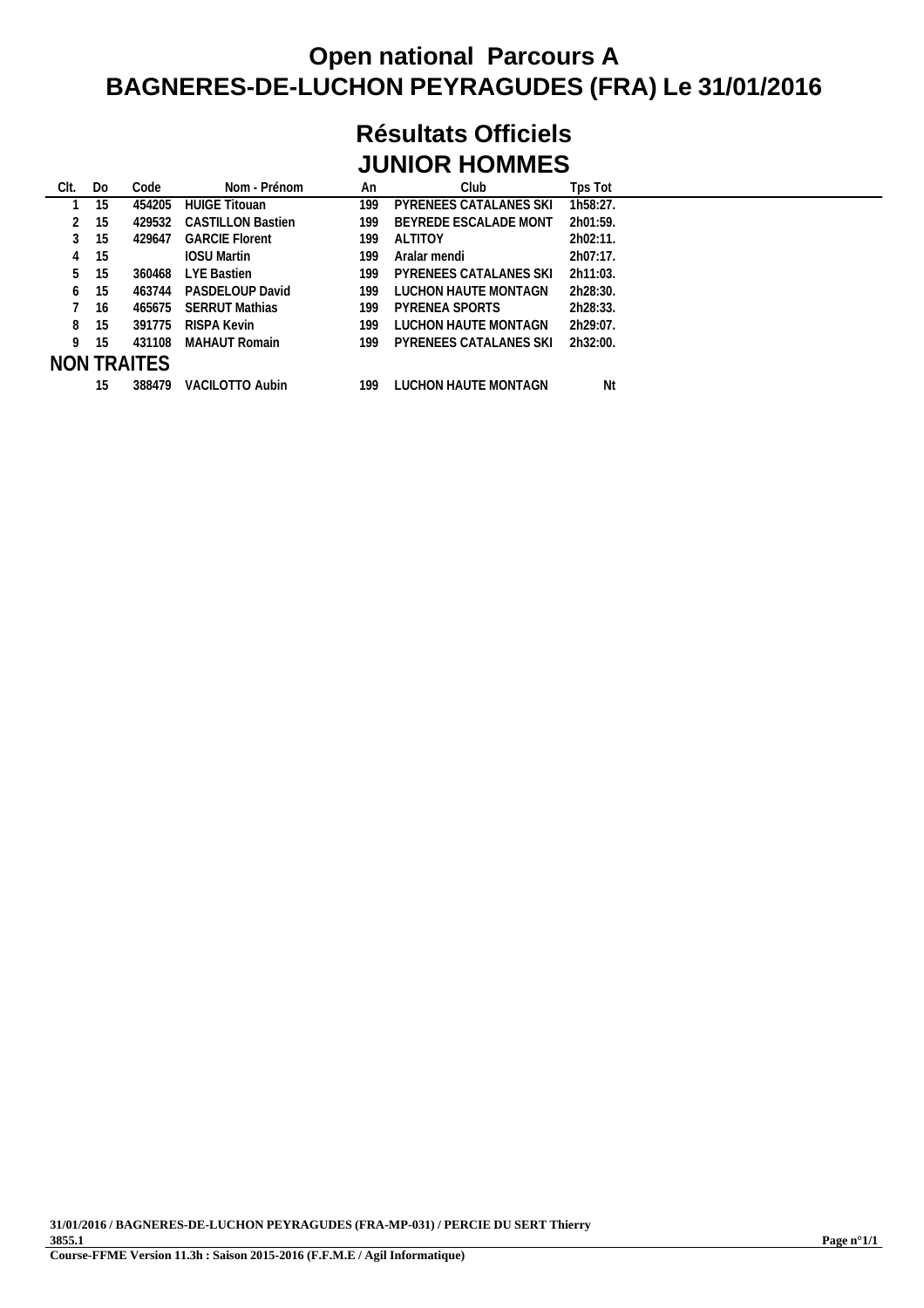### **Résultats Officiels SENIOR HOMME**

| CIt.         | Do | Code        | Nom - Prénom             | An  | Club                       | Tps Tot  |  |
|--------------|----|-------------|--------------------------|-----|----------------------------|----------|--|
|              | 26 | 254142      | <b>ASSERQUET Franck</b>  | 197 | SKI CLUB CAMPAN TOURM      | 1h57:05. |  |
|              | 25 | 204440      | RODRIGUEZ Jean           | 198 | <b>ELS GRIMPAYRES</b>      | 1h59:37. |  |
|              | 34 | 434907      | <b>MONNEREAU Florian</b> | 199 | LUCHON HAUTE MONTAGN       | 2h06:48. |  |
| 4            | 4  |             | CADARSO DUQUE Ion        | 198 | CM ARKAITZ                 | 2h11:33. |  |
| 5            | 24 | 226693      | APIOU Nicolas            | 198 | SKI CLUB ASPOIS            | 2h14:07. |  |
| <sub>6</sub> | 6  |             | <b>IRURETA Arkaitz</b>   | 197 | <b>MORKAIKO</b>            | 2h17:18. |  |
|              | 8  | 538159      | COUZINET Nicolas         | 199 | Licence HORS CLUB          | 2h19:08. |  |
| 8            | 3  |             | <b>CHETY Emmanuel</b>    | 197 | LD                         | 2h25:51. |  |
| 9            | 14 |             | MONTOYA ALVAREZ Oscar    | 197 | CE ARAN                    | 2h36:44. |  |
| 10           |    | 134963      | <b>CASTILLON Remi</b>    | 199 | LUCHON HAUTE MONTAGN       | 2h38:28. |  |
| 11           | 18 |             | DOURAU-CADET Jean-Laure  | 198 | Oloron ô Béarn sport natur | 2h56:50. |  |
|              |    | NON TRAITES |                          |     |                            |          |  |
|              |    | 232274      | <b>LECOMTE Patrick</b>   | 197 | LUCHON HAUTE MONTAGN       | Nt       |  |